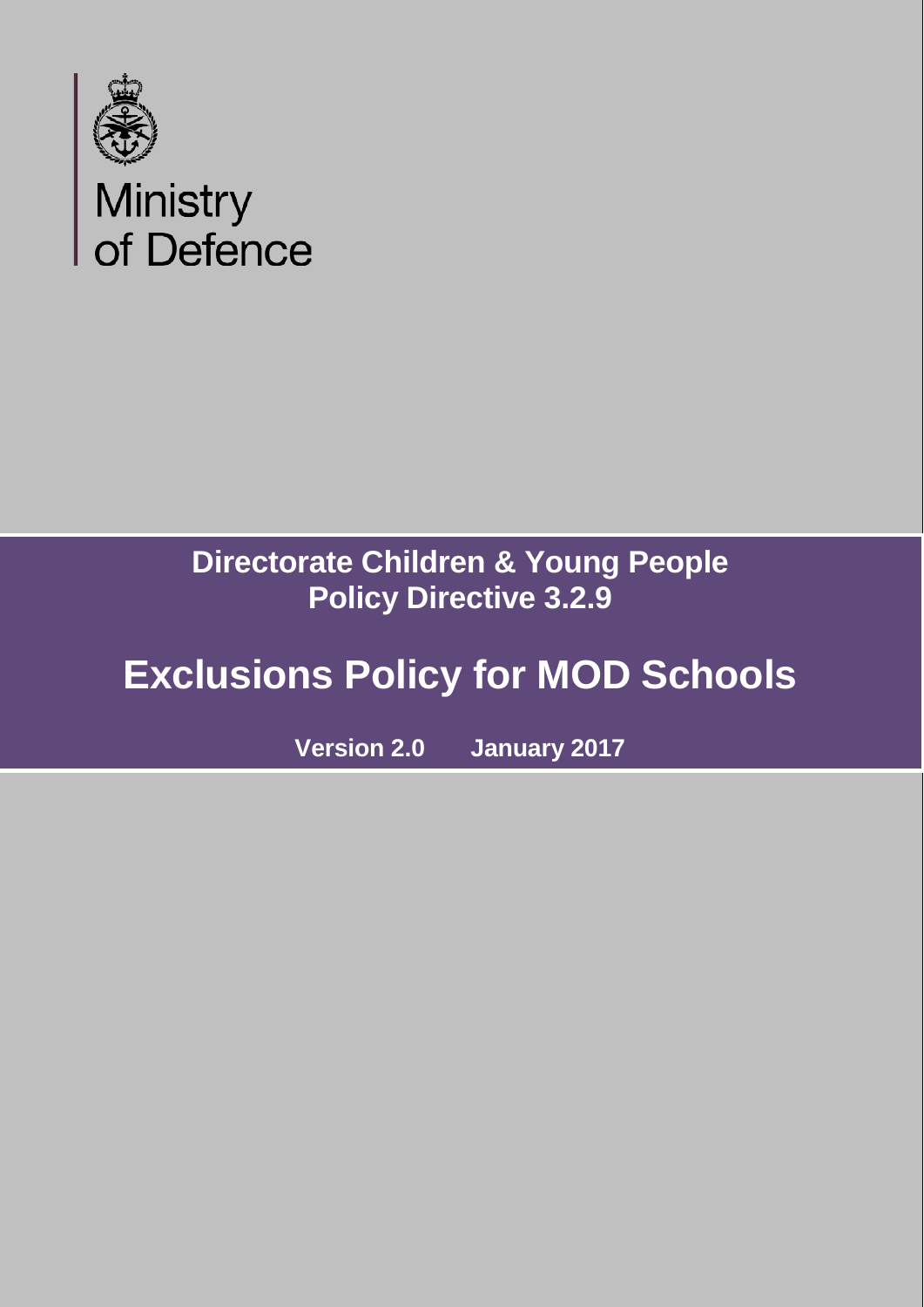## <span id="page-1-0"></span>**Preface**

## <span id="page-1-1"></span>**Authorisation**

1. This DCYP Policy Directive has been authorised for use by the Director, Children & Young People.

## <span id="page-1-2"></span>**Coherence with other Policy and Guidance**

2. Where applicable, this document contains links to other relevant policies (including JSPs and Other Government Departments), as listed below

| <b>Related Policy and/or</b><br><b>Documents</b>                      | <b>Title</b>                                                                         |
|-----------------------------------------------------------------------|--------------------------------------------------------------------------------------|
| Department for<br>Education<br>(DfE, 2012 - last<br>updated Feb 2015) | Exclusions from maintained schools, Academies and pupil<br>referral units in England |
| DfE, January 2016                                                     | Behaviour and discipline in schools                                                  |
| <b>DCYP Policy Directive</b><br>3.2.10, last updated<br>December 2016 | Managing Challenging Behaviour (issued 2013)                                         |
| Annex A                                                               | <b>Model Letter - Fixed Term Exclusion</b>                                           |
| Annex B                                                               | <b>Model Letter - Permanent Exclusion</b>                                            |

## <span id="page-1-3"></span>**Further Advice and Feedback - Contacts**

3. The owner of this DCYP Policy Directive is the Senior Principal MOD Schools. For further information on any aspect of this guide, or questions not answered within the subsequent sections, or to provide feedback on the content, contact:

| <b>Job Title/E-mail</b>                                                   | <b>Project focus</b>    | <b>Phone</b>            |
|---------------------------------------------------------------------------|-------------------------|-------------------------|
| <b>Senior Principal MOD Schools</b><br>DCYP-SenPrin-<br>MODSchools@mod.uk | <b>DCYP MOD Schools</b> | +44 (0) 1980 61<br>8718 |

## <span id="page-1-4"></span>**Review Date**

4. This Policy Directive will be reviewed in January 2018.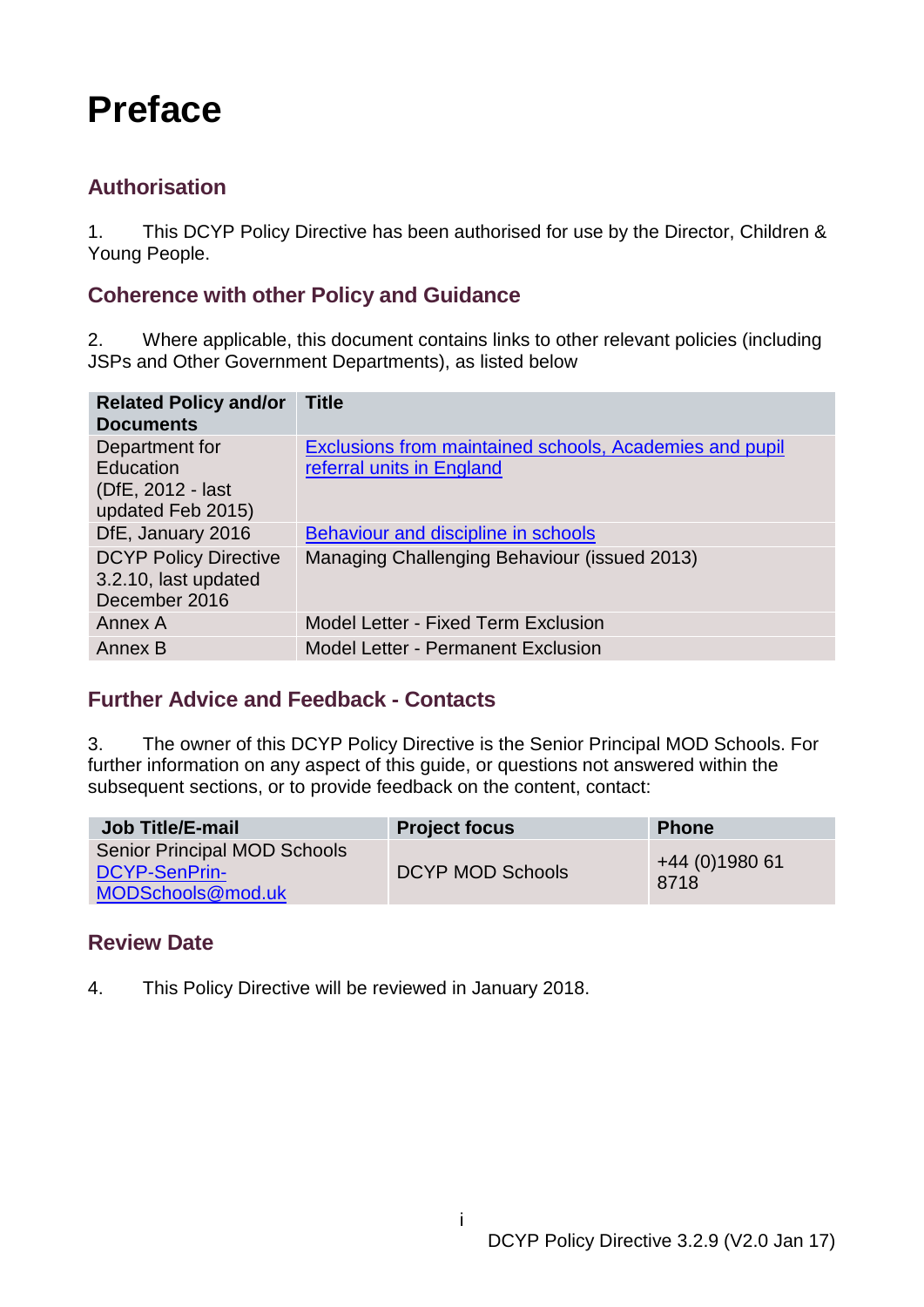# <span id="page-2-0"></span>**Contents**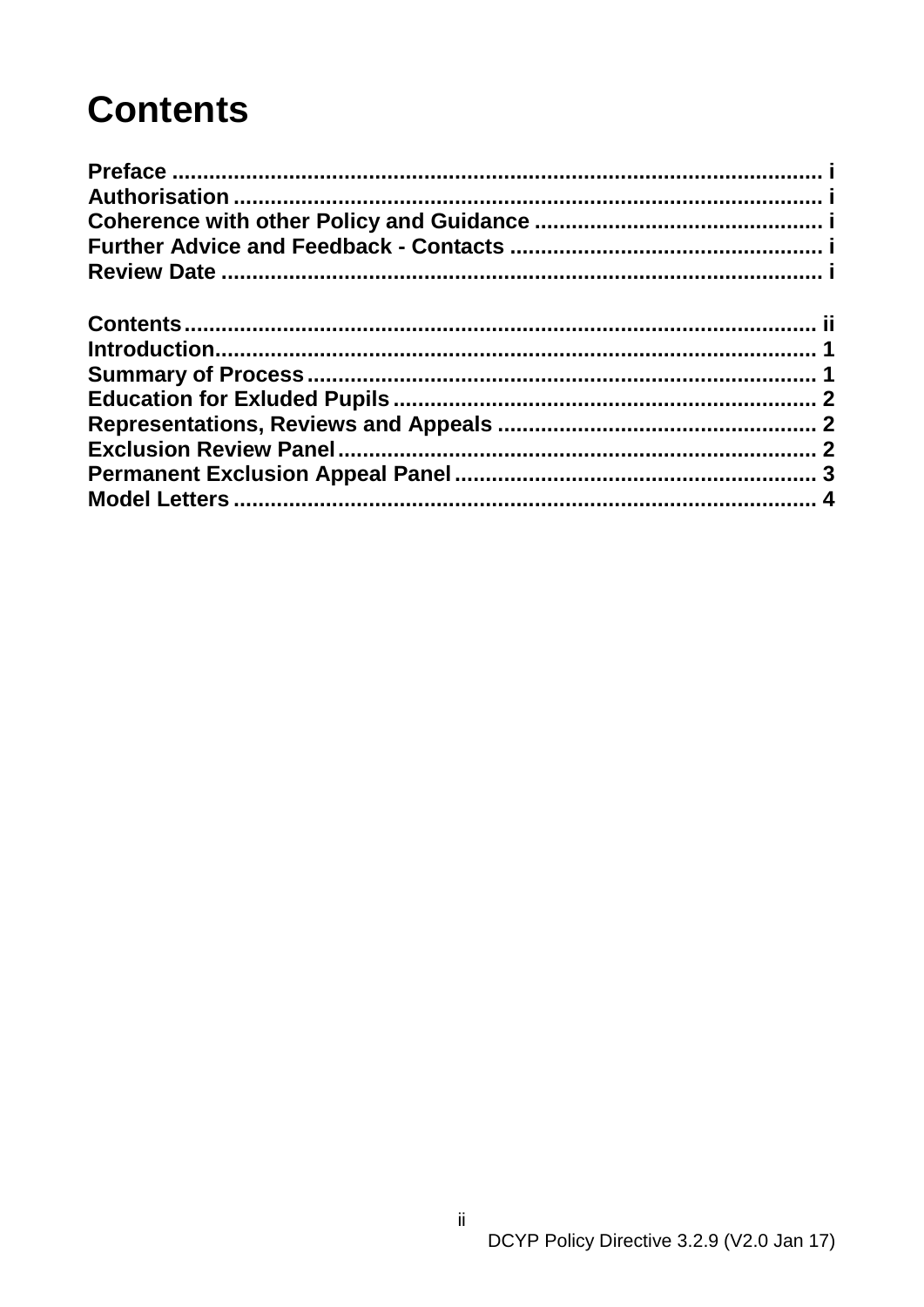## <span id="page-3-0"></span>**Introduction**

1. Unless otherwise stated, MOD Schools should follow the statutory guidance on the [exclusion of pupils](http://www.gov.uk/government/publications/school-exclusion.) issued by the Department for Education (DfE).

2. Exclusion is one of a range of sanctions that can be applied to pupils for a breach or breaches of a school's behaviour policy. Guidance on behaviour and discipline in schools, including the content of school behaviour policies, is detailed in the [Behaviour and](http://www.gov.uk/government/publications/behaviour-and-discipline-in-schools)  [discipline in schools](http://www.gov.uk/government/publications/behaviour-and-discipline-in-schools) guidance issued by DfE.

3. MOD Schools overseas should also take note of the DCYP Policy Directive 3.2.10 Managing Challenging Behaviour issued in 2013.

4. The Department for Education has issued statutory quidance on the exclusion of [pupils.](http://www.gov.uk/government/publications/school-exclusion.) The latest version of this guidance was issued in June 2012 and updated in February 2015. Unless otherwise stated, MOD Schools should follow the DfE statutory guidance, including any updates to the version mentioned above.

## <span id="page-3-1"></span>**Summary of Process**

5. A pupil may be excluded for one or more fixed periods up to a maximum of 45 school days in a single academic year. In exceptional cases, a pupil may be excluded permanently.

6. 'Informal' or 'unofficial' exclusions, such as sending a pupil home to 'cool off', are unlawful, regardless of whether they occur with the agreement of parents or carers. Any exclusion, even for a short period of time, must be formally recorded.

7. The pupil's parents or carers must be informed of the exclusion without delay. This must be done in writing by the head teacher, confirming:

- the reasons for the exclusion;
- the period of the exclusion:
- parents' right to make representations or
- if applicable, to appeal against the exclusion and such other requirements as set out in the DfE statutory guidance.

8. The letter confirming the exclusion must be copied to the Senior Principal MOD Schools (or such other post holder as nominated by the Senior Principal) and to the Chair of the SGC.

9. If the head teacher provisionally decides that a pupil should be permanently excluded; or that a pupil should be excluded for a total of more than five school days in any term; or that as a result of the exclusion the pupil would lose the opportunity to take a public examination or a National Curriculum test; the head teacher must contact the Senior Principal MOD Schools by telephone to discuss the matter before confirming the exclusion. The need to consult outside the school goes beyond the DfE guidance, and is necessitated by the impact that permanent, repeated or extended exclusions can have on the pupil's family and the difficulty in making alternative arrangements overseas. It is expected that the head teacher will already have had extensive discussion with the relevant Senior Educational Psychologist before consultation with the Senior Principal MOD Schools.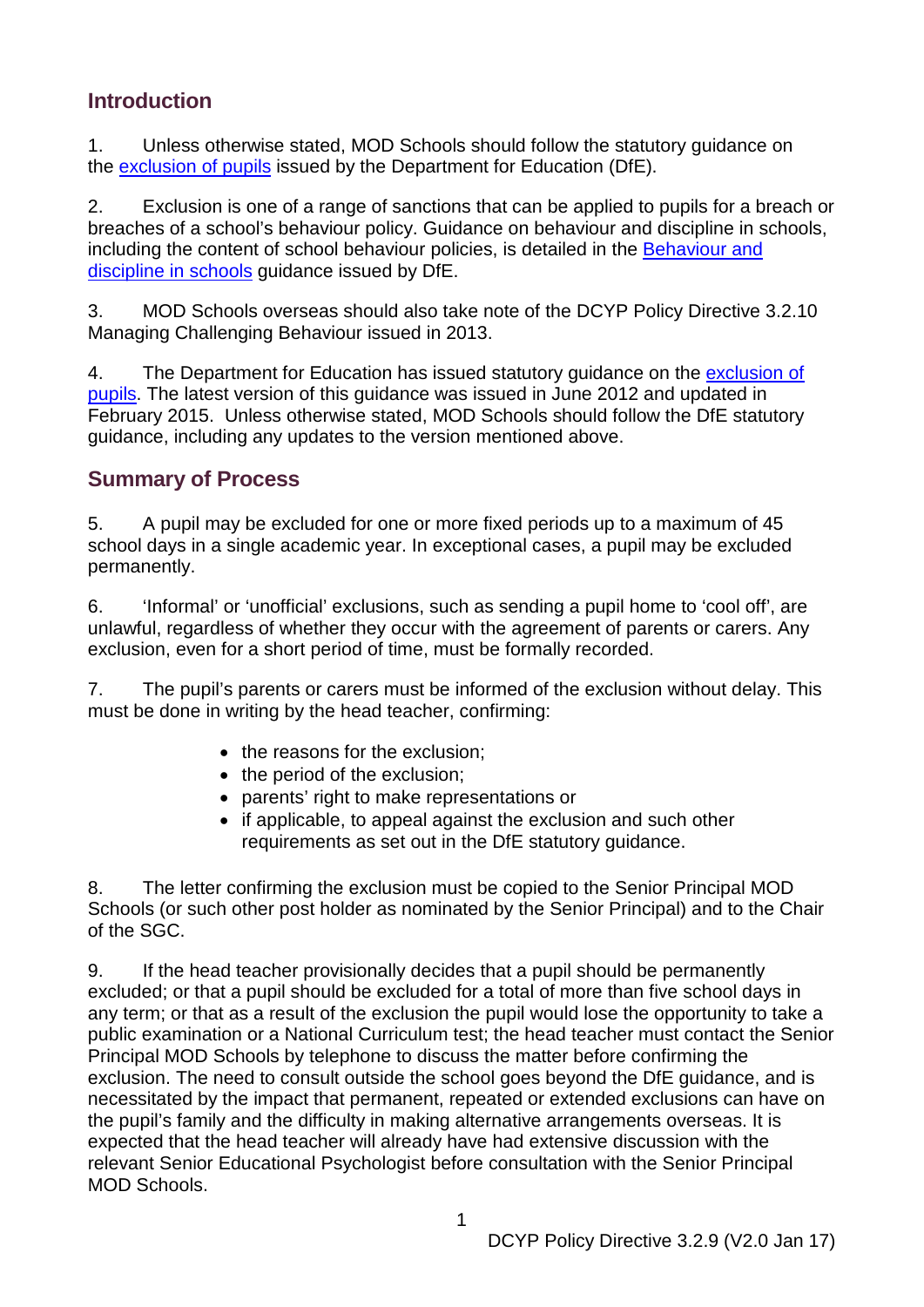## <span id="page-4-0"></span>**Education for Excluded Pupils**

10. For a fixed term exclusion of any length, the pupil's current school remains responsible for arranging suitable education for the excluded pupil, e.g. by providing work for the pupil to complete at home.

11. For a permanent exclusion, DCYP MOD Schools will work in partnership with the school to identify and arrange alternative provision, for example by employing a local supply teacher to work with the pupil, combined with a programme of web-based learning and support. DCYP MOD Schools' staff will work with the excluded pupil and parents to identify longer-term options for the pupil's continued education. In some cases, a 'managed move' may be possible where other MOD Schools are locally available.

12. Any discussion on availability of alternatives and any implications for the posting of a parent of a permanently excluded pupil should be undertaken in a way that is transparent to all stakeholders, including reference to any relevant Command-level structures, e.g. the BFG Additional Needs Panel. Decisions on possible alternative postings are the sole responsibility of the Chain of Command.

## <span id="page-4-1"></span>**Representations, Reviews and Appeals**

13. For fixed term exclusions that do not take the pupil's total days of exclusion above five for the term, parents may make representations to the head teacher, but there is no right of appeal.

14. An Exclusion Review Panel (ERP) meeting must be arranged if:

- the exclusion is permanent;
- it is a fixed period exclusion which would bring the pupil's total days of exclusion above fifteen for the term;
- it would result in the pupil missing a public examination or National Curriculum test.

15. In addition to the requirement for ERP meetings to be held in the above circumstances, parents can request an ERP meeting for a fixed period exclusion of more than five school days in a single term.

16. If an ERP meeting upholds the head teacher's decision to exclude a pupil permanently, parents can appeal to a Permanent Exclusion Appeal Panel (PEAP).

## <span id="page-4-2"></span>**Exclusion Review Panel**

17. The Exclusion Review Panel provides independent scrutiny of the head teacher's exclusion decision, bringing together the views of the SGC, DCYP MOD Schools and the head teacher of a different school.

18. An ERP should comprise:

- one member of the SGC, either the SGC chair or the nominee thereof;
- one senior member of DCYP MOD Schools staff at C1 equivalent level or above;
- one head teacher from another MOD School in a different area.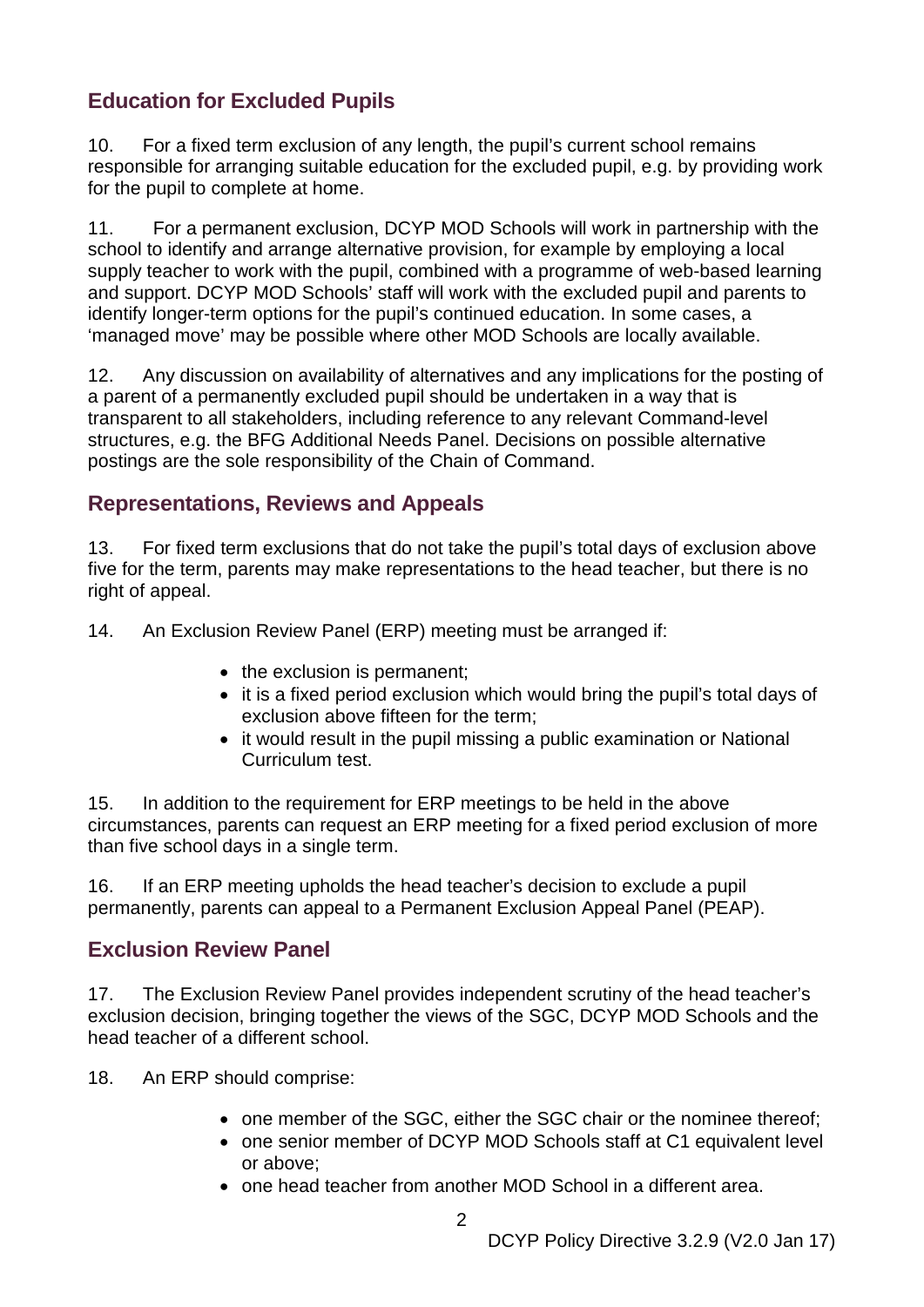19. The ERP should be chaired by the SGC representative.

20. If parents wish to request an ERP meeting to consider a fixed term exclusion of more than five days, this must be notified to the chair of the SGC within 10 school days of receiving the exclusion letter.

21. An ERP meeting should be arranged within fifteen school days of receiving a parental request. Clear minutes of the meeting should be taken as a record of the evidence that was considered. The administration of the meeting will be arranged by the DCYP MOD Schools representative.

22. The ERP must consider:

- the interests and circumstances of the excluded pupil, including the circumstances in which the pupil was excluded, and have regard to the interest of other pupils and people working at the school;
- any representations made by the parents;
- any representations made by the head teacher.

23. When establishing the facts in relation to an exclusion decision, the ERP must apply the civil standard of proof, i.e. 'on the balance of probabilities' rather than 'beyond reasonable doubt'.

24. The parents and head teacher have the right to make representations to the ERP in person or in writing, or both. If attending in person, the ERP should ask all parties to withdraw before making a decision. The ERP should aim to reach an unanimous decision. Where this is not possible, the decision will be taken by simple majority.

25. The ERP has the right either to uphold the exclusion or to direct the pupil's reinstatement. If the latter, this may be immediately or earlier than the last date set for the fixed term exclusion. Where reinstatement is not practical because for example, the pupil has already returned to school or the parents make clear they do not want their child reinstated, the ERP must, in any event, consider whether the head teacher's decision to exclude the pupil was justified based on the evidence. The ERP does not have the right to increase the length of an exclusion.

26. The ERP decision must be notified to the parents and head teacher in writing without delay.

## <span id="page-5-0"></span>**Permanent Exclusion Appeal Panel**

27. If the ERP upholds the decision that a pupil should be excluded permanently, parents have a right of appeal to a Permanent Exclusion Appeal Panel (PEAP). If parents wish to exercise this right, the appeal must be notified to the Senior Principal MOD Schools within 10 school days of receiving the ERP decision.

28. The PEAP will be chaired by the Senior Principal MOD Schools. The other member of the PEAP will be a representative from the staff of the relevant Command HQ at Lt Col or equivalent level, or above. If requested by the parents or considered necessary by the chair of the PEAP, an independent Special Educational Needs (SEN) expert may be appointed to advise the panel.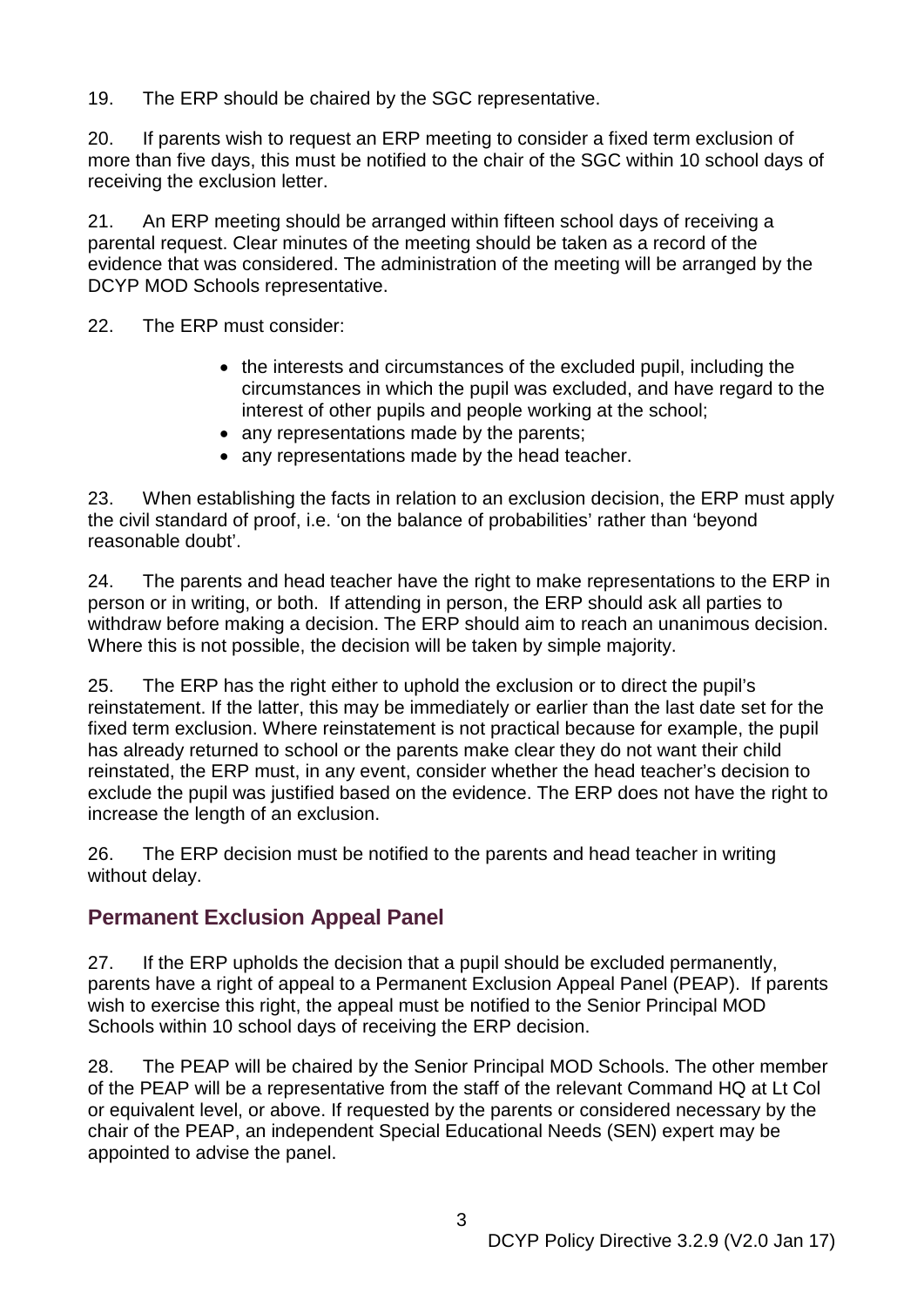29. The PEAP meeting should be arranged within fifteen school days of receiving an appeal. The meeting should ideally take place in the same area as that in which the school is situated. If this is not practical, the Senior Principal MOD Schools will determine how the meeting will be conducted, including the possibility of PEAP members and other parties to the meeting attending via VTC. The administration of the meeting will be carried out by DCYP MOD Schools staff.

30. The PEAP must consider:

- the interests and circumstances of the excluded pupil, including the circumstances in which the pupil was excluded, and have regard to the interest of other pupils and people working at the school;
- any representations made by the parents;
- any representations made by the head teacher;
- if present, the advice given by the independent SEN expert.

31. The PEAP should aim to reach a unanimous decision. Where this is not possible, the chair will have the casting vote.

32. The PEAP has the right either to uphold the exclusion or to direct the pupil's reinstatement. The PEAP decision must be notified to the parents and head teacher in writing without delay.

### <span id="page-6-0"></span>**Model Letters**

33. Model letters confirming a head teacher's decision to exclude a pupil for a fixed term or permanently are at Annex A and Annex B of this DCYP Policy Directive.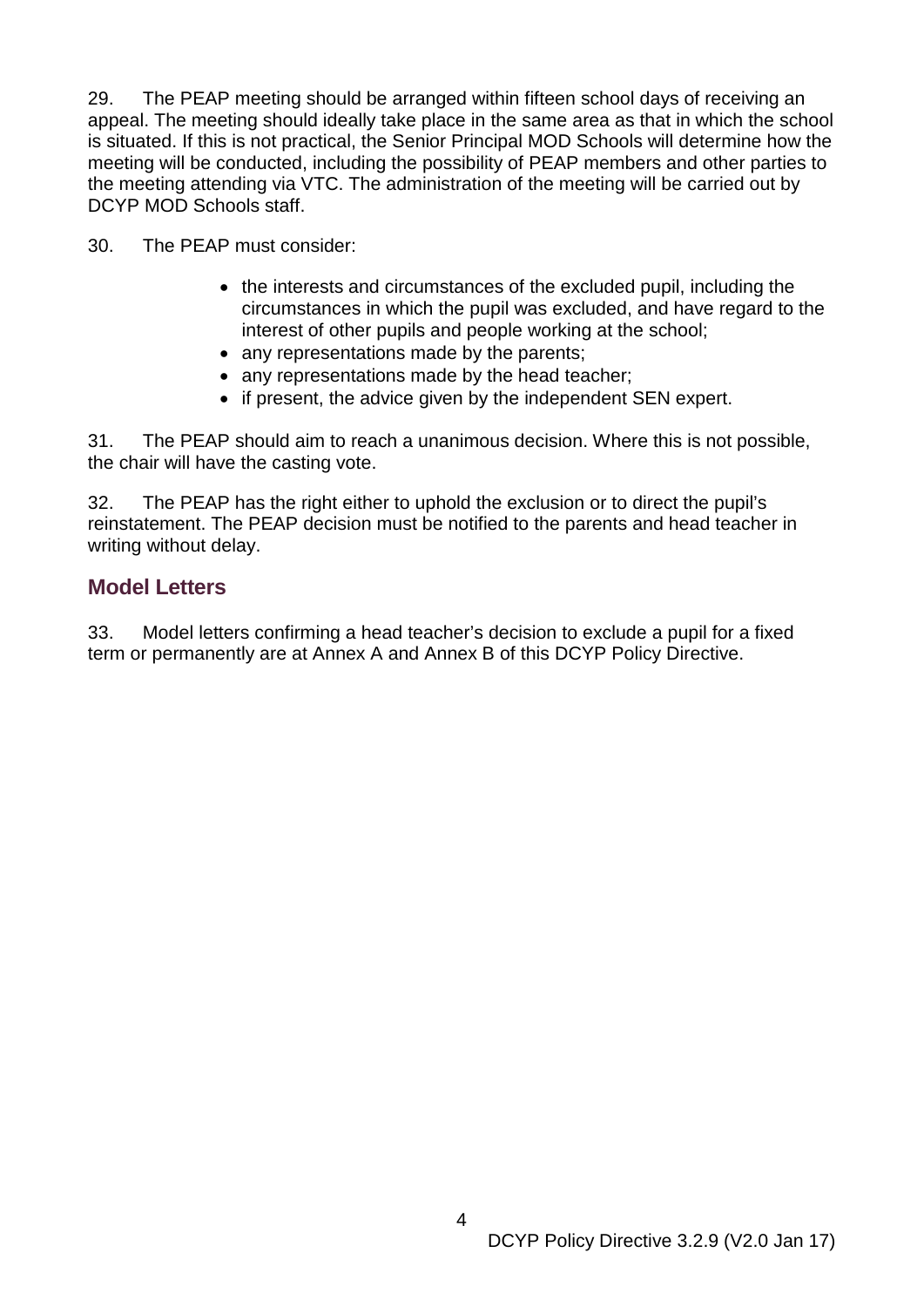#### **MOD SCHOOLS EXCLUSIONS POLICY – MODEL LETTER FOR FIXED TERM EXCLUSION**

#### Dear **[parent's name]**

I am writing to inform you of my decision to exclude **[pupil's name]** for a fixed period of **[specify period]** school days. This means that he/she will not be allowed back in to school until **[date]**.

**[Pupil's name]** has been excluded because **[reason for exclusion]**.

#### **[For pupils of compulsory school age]**

While s/he is excluded, you have a duty to ensure that **[pupil's name]** is not present in a public place in school time unless there is reasonable justification for this. We will set work to be completed during the period of **[pupil's name]** exclusion. **[Specify the arrangements for this]**. Please ensure that work set by the school is completed and returned to us promptly for marking.

#### **[For exclusions not exceeding five school days]**

If you disagree with my decision to exclude **[pupil's name],** you have the right to make comments or representations to me, but there is no right of appeal.

#### **[For exclusions which would bring the pupil's total days of exclusion above fifteen in a term, or which would result in the pupil missing a public examination or national curriculum test]**

Because the exclusion means that **[pupil's name]** will have been excluded for more than fifteen days this term, an Exclusion Review Panel (ERP) meeting will be arranged to review my decision. You will have the opportunity to make representations to the ERP if you wish. Further information about the ERP meeting will be provided by DCYP MOD Schools' staff based in Trenchard Lines, Upavon.

#### **OR**

Because the exclusion would result in **[pupil's name]** missing a public examination/National Curriculum test **[delete as appropriate],** an Exclusion Review Panel (ERP) meeting will be arranged to review my decision. You will have the opportunity to make representations to the ERP if you wish. Further information about the ERP meeting will be provided by DCYP MOD Schools' staff based in Trenchard Lines, Upavon.

#### **[For exclusions which bring the pupil's total days of exclusion in that term to more than five but less than sixteen]**

If you choose to request it, an Exclusion Review Panel (ERP) meeting can be arranged to review my decision. The panel would comprise one member from the School Governance Committee (SGC), one member from DCYP MOD Schools, and the head teacher of a different MOD School. You would have the right to make representations to the ERP, in writing, in person or both. If you wish to request an ERP meeting, you should confirm this in writing to the chair of the SGC within ten school days of receiving this letter. The chair of the SGC is **[put chair's name and contact details].**

#### **[Optional paragraph]**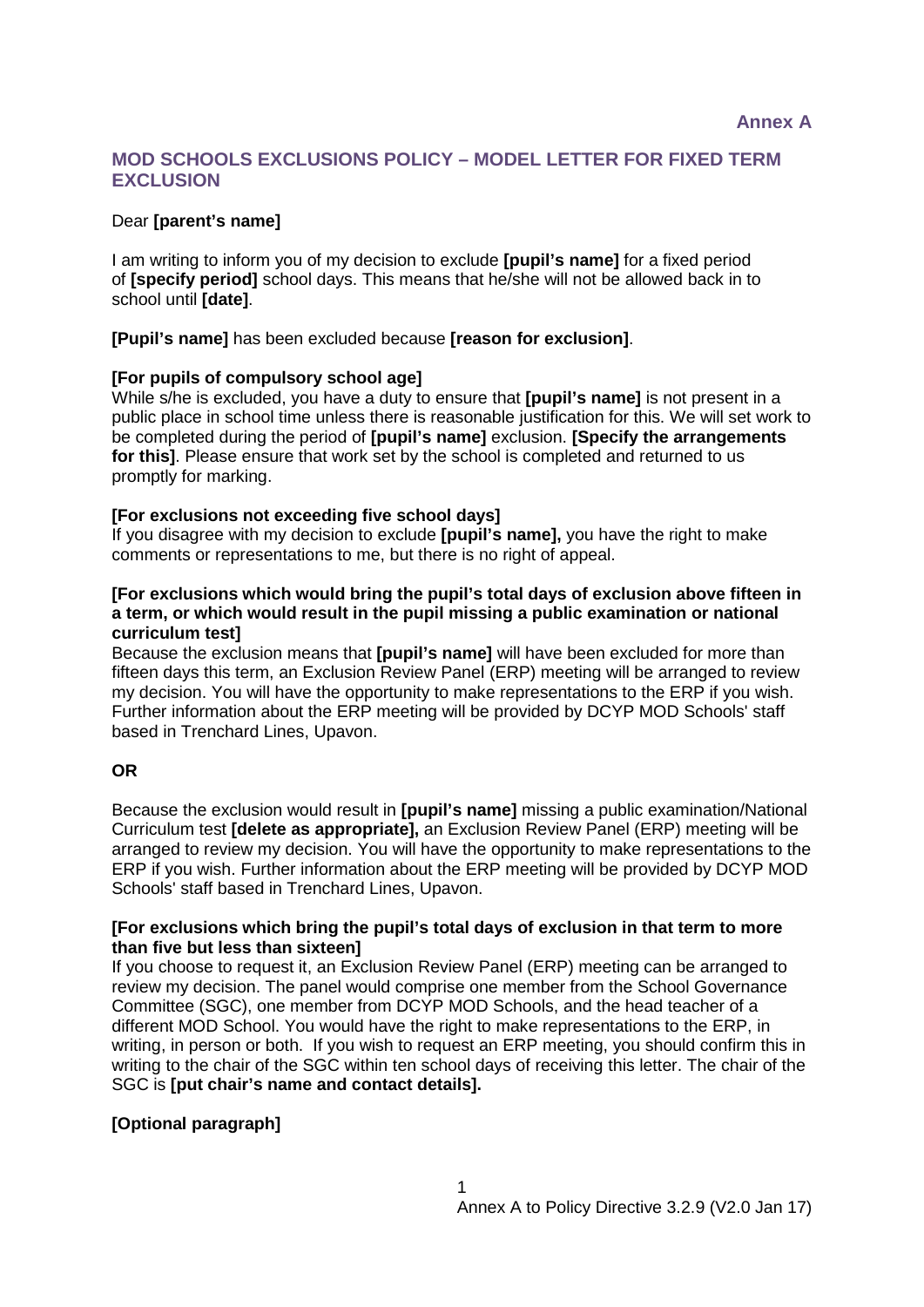You and **[pupil's name]** are requested to attend a reintegration meeting with me **[alternatively, specify the name of another staff member]** at **[place]** on **[date]** at **[time]**. If that is not convenient please contact the school as soon as possible to arrange an alternative date and time. The purpose of the meeting is to discuss how best to manage your child's return to school and to avoid any further exclusions.

To reiterate, **[pupil's name]**'s exclusion expires on **[date]** and I expect him/her to be back in school as usual on **[date]** at **[time].**

Yours sincerely

**[Name**]

Head teacher

Copies: **SGC Chair** Senior Principal MOD Schools